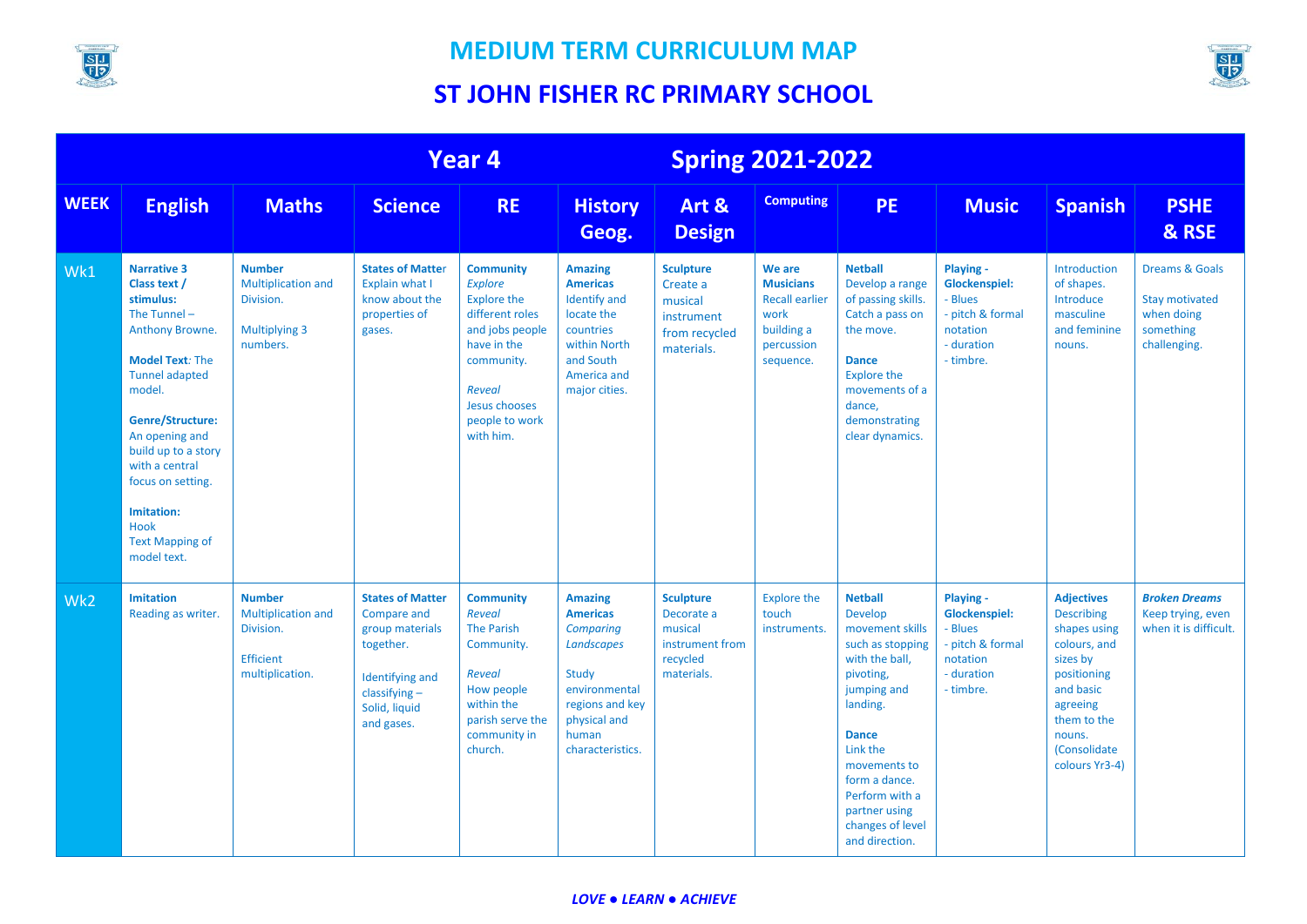



|             | Year <sub>4</sub>                                                                                                                              |                                                                                                                                 |                                                                                                                   | <b>Spring 2021-2022</b>                                                                                                                                                                                                      |                                                                                                                                                                                                                                               |                                                                                                  |                                                         |                                                                                                                                                                                                                                                                                               |                                                                                                                                                        |                                                                                                                          |                                                                                             |
|-------------|------------------------------------------------------------------------------------------------------------------------------------------------|---------------------------------------------------------------------------------------------------------------------------------|-------------------------------------------------------------------------------------------------------------------|------------------------------------------------------------------------------------------------------------------------------------------------------------------------------------------------------------------------------|-----------------------------------------------------------------------------------------------------------------------------------------------------------------------------------------------------------------------------------------------|--------------------------------------------------------------------------------------------------|---------------------------------------------------------|-----------------------------------------------------------------------------------------------------------------------------------------------------------------------------------------------------------------------------------------------------------------------------------------------|--------------------------------------------------------------------------------------------------------------------------------------------------------|--------------------------------------------------------------------------------------------------------------------------|---------------------------------------------------------------------------------------------|
| <b>WEEK</b> | <b>English</b>                                                                                                                                 | <b>Maths</b>                                                                                                                    | <b>Science</b>                                                                                                    | <b>RE</b>                                                                                                                                                                                                                    | <b>History</b><br>Geog.                                                                                                                                                                                                                       | Art &<br><b>Design</b>                                                                           | <b>Computing</b>                                        | <b>PE</b>                                                                                                                                                                                                                                                                                     | <b>Music</b>                                                                                                                                           | <b>Spanish</b>                                                                                                           | <b>PSHE</b><br>& RSE                                                                        |
| Wk3         | <b>Imitation</b><br>Toolkit.<br><b>Boxing Up of</b><br>model Text.                                                                             | <b>Number</b><br><b>Multiplication and</b><br>Division.<br>Division of two-<br>digits by 1 digit<br>Three-digits by 1<br>digit. | <b>States of Matter</b><br>Compare and<br>group materials<br>together.<br><b>State of matter</b><br>of materials. | <b>Community</b><br>Reveal<br>Ministries in the<br>$parish -$<br>reaching out to<br>the community.<br>Reveal<br>Joining together<br>as a loving<br>community.                                                                | <b>Amazing</b><br><b>Americas</b><br>Comparing<br>Weather &<br><b>Climates</b><br>Study<br>environmental<br>regions and key<br>physical and<br>human<br>characteristics.                                                                      | <b>Sculpture</b><br>Arcimboldo:<br>Create a<br>collage in the<br>style of an<br>artist.          | <b>Create music</b><br>using the<br>piano roll<br>view. | <b>Netball</b><br>Develop skills<br>such as<br>sprinting,<br>reaction time<br>and quick feet<br>to get into<br>space quickly to<br>receive a ball.<br><b>Dance</b><br>Create a<br>character and<br>narrative within<br>a dance.                                                               | Playing -<br><b>Glockenspiel:</b><br>- pitch<br>- pulse<br>- timbre<br>- singing.                                                                      | Parts of the<br>face<br>vocabulary.<br>Learning new<br>nouns for the<br>face and<br>body.                                | <b>Overcoming</b><br><b>Disappointment</b><br>Work well with<br>a partner or in a<br>group. |
| Wk4         | Innovation -<br><b>Setting</b><br>The writing of an<br>opening and build<br>up to the same<br>story with a<br>different setting.<br>Cold Task. | Area<br>Counting squares.<br>Making shapes.<br>Comparing area.                                                                  | <b>States of Matter</b><br><b>Understand how</b><br>particles behave<br>in solids, liquids<br>and gases.          | <b>Community</b><br>Reveal<br>The parish<br>community<br>celebrations.<br>Respond<br>Remembering,<br>celebrating and<br>responding to<br>belonging to a<br>community and<br>the life of the<br>local Christian<br>community. | <b>Amazing</b><br><b>Americas</b><br>Comparing<br><b>Places</b><br>Understand<br>geographical<br>similarities and<br>differences of a<br>region of the<br><b>United</b><br>Kingdom and a<br>region within<br><b>South America</b><br>- Chile. | <b>Sculpture</b><br>Create a<br>sculpture in the<br>style of<br>sculptor Sokari<br>Douglas Camp. | Experiment<br>with live<br>loops.                       | <b>Netball</b><br>Develop ideas<br>and techniques<br>to get away<br>from an<br>opponent and<br>find space in a<br>small area.<br><b>Dance</b><br>Create an<br>everyday<br>activity dance<br>sequence using<br>visual stimuli to<br>form a<br>narrative. Work<br>constructively in<br>a group. | Playing -<br><b>Glockenspiel:</b><br>- Blues<br>- pitch & formal<br>notation C-D-E<br>- practice duration<br>- introduce timbre<br>- singing Singfest. | <b>Describing</b><br>parts of the<br>face using<br>Miro's<br>pictures (A<br>Spanish<br>Artist).<br>Cultural<br>learning. | <b>Creating new</b><br><b>Dreams</b><br>Have a positive<br>Attitude.                        |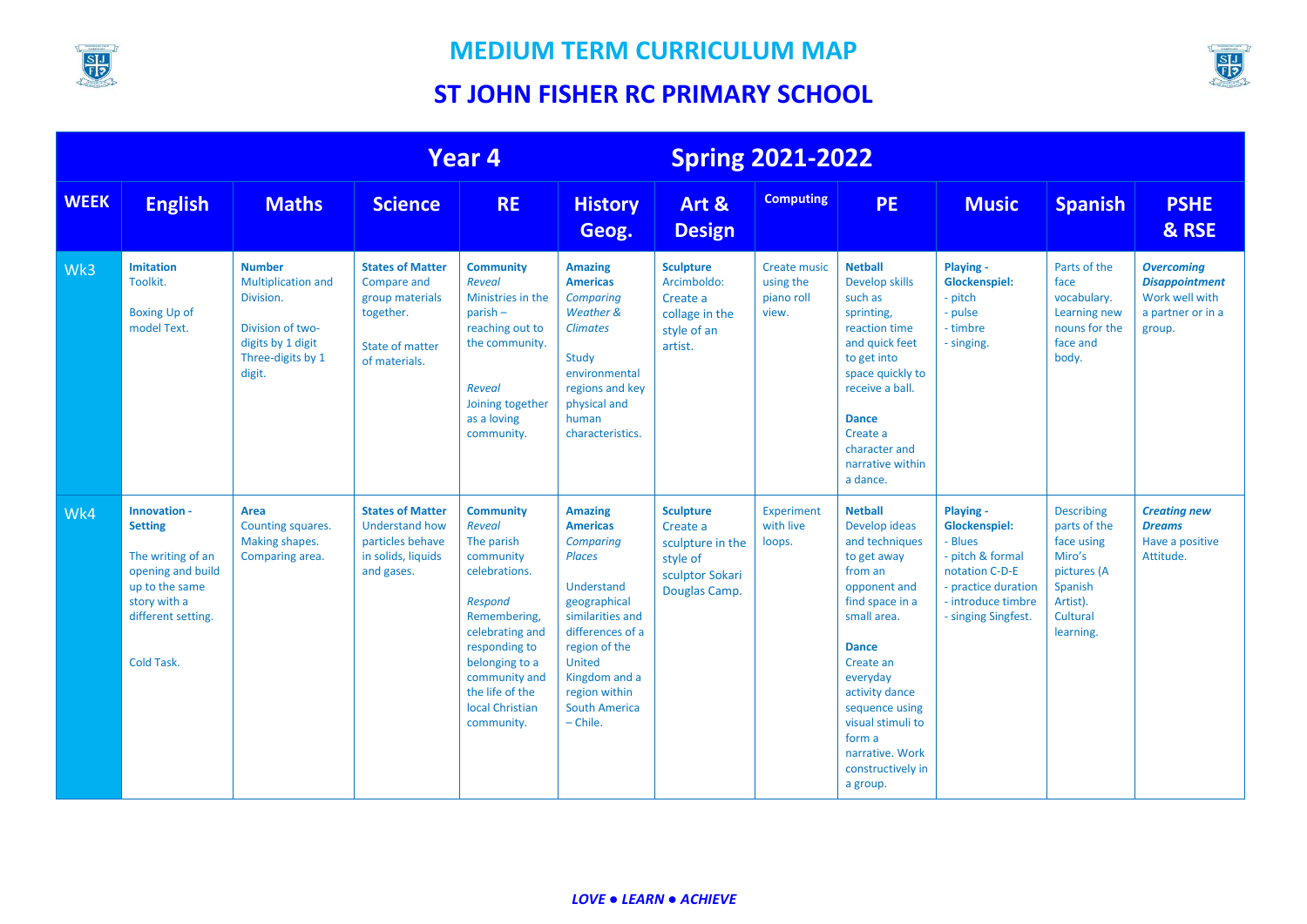

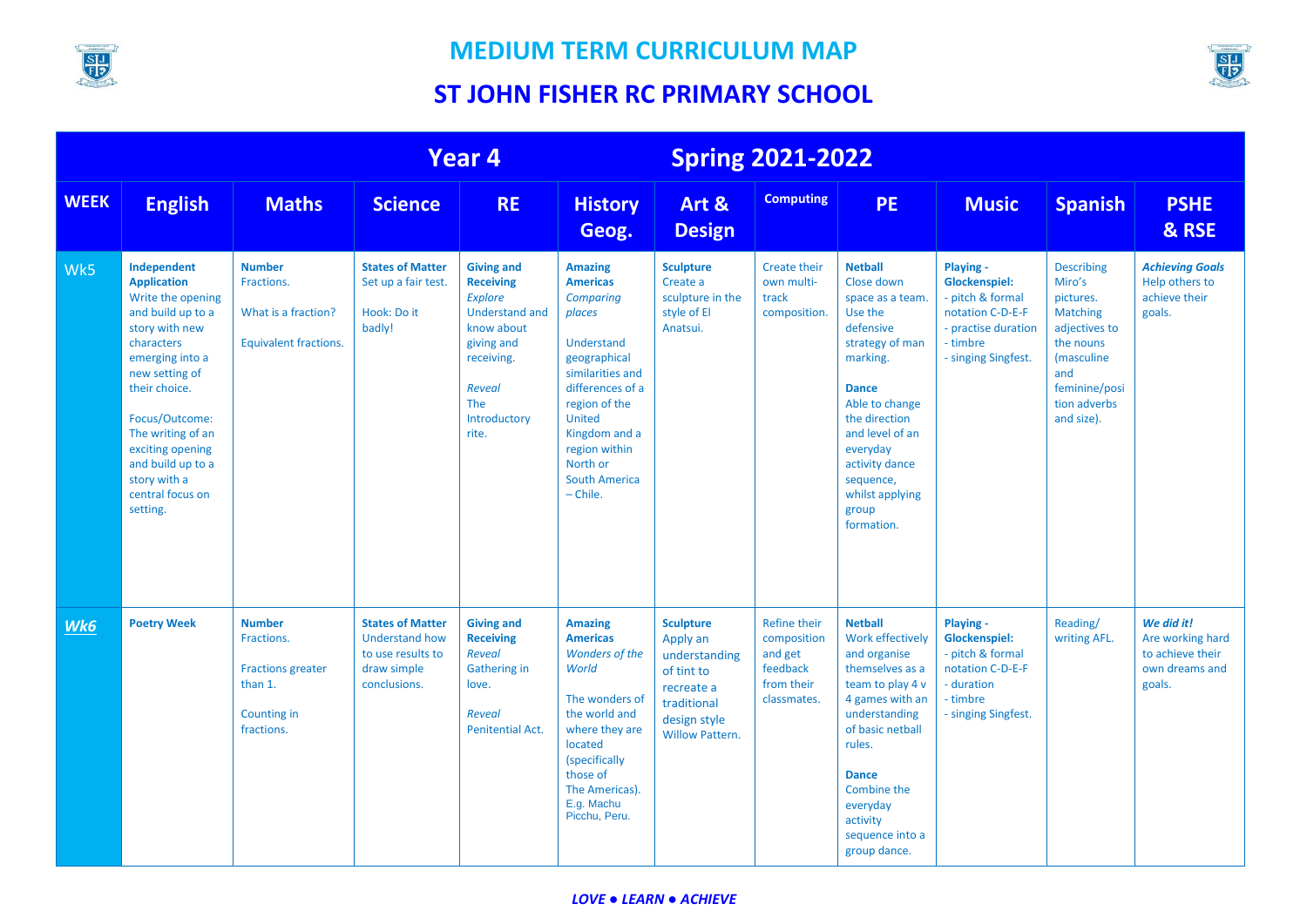



|             |                                                                                                                                                                                                                                 |                                                                                                |                                                                                                              | Year 4                                                                                                                                               |                                                                                                                                                                        | <b>Spring 2021-2022</b>                                                                                                    |                                                                          |                                                                                                                                                                                                       |                                                                                                          |                                                                                                                        |                                                                             |
|-------------|---------------------------------------------------------------------------------------------------------------------------------------------------------------------------------------------------------------------------------|------------------------------------------------------------------------------------------------|--------------------------------------------------------------------------------------------------------------|------------------------------------------------------------------------------------------------------------------------------------------------------|------------------------------------------------------------------------------------------------------------------------------------------------------------------------|----------------------------------------------------------------------------------------------------------------------------|--------------------------------------------------------------------------|-------------------------------------------------------------------------------------------------------------------------------------------------------------------------------------------------------|----------------------------------------------------------------------------------------------------------|------------------------------------------------------------------------------------------------------------------------|-----------------------------------------------------------------------------|
| <b>WEEK</b> | <b>English</b>                                                                                                                                                                                                                  | <b>Maths</b>                                                                                   | <b>Science</b>                                                                                               | <b>RE</b>                                                                                                                                            | <b>History</b><br>Geog.                                                                                                                                                | Art &<br><b>Design</b>                                                                                                     | <b>Computing</b>                                                         | <b>PE</b>                                                                                                                                                                                             | <b>Music</b>                                                                                             | <b>Spanish</b>                                                                                                         | <b>PSHE</b><br>& RSE                                                        |
|             |                                                                                                                                                                                                                                 |                                                                                                |                                                                                                              |                                                                                                                                                      |                                                                                                                                                                        |                                                                                                                            |                                                                          | Perform and<br>evaluate a<br>dance<br>sequence.                                                                                                                                                       |                                                                                                          |                                                                                                                        |                                                                             |
|             | <b>HALF TERM</b>                                                                                                                                                                                                                |                                                                                                |                                                                                                              |                                                                                                                                                      |                                                                                                                                                                        |                                                                                                                            |                                                                          |                                                                                                                                                                                                       |                                                                                                          |                                                                                                                        |                                                                             |
| Wk7         | <b>Non-Fiction 2</b><br>Class text /<br>stimulus:<br>The Tunnel $-$<br>Anthony Browne.<br><b>Model Text:</b><br>Rose's diary (first<br>person diary<br>recount).<br><b>Imitation</b><br>Hook.<br>Text mapping of<br>model text. | <b>Number</b><br>Fractions.<br>Add 2 or more<br>fractions.<br>Subtract 2 or more<br>fractions. | <b>States of Matter</b><br>Know that some<br>materials change<br>state when they<br>are heated or<br>cooled. | <b>Giving and</b><br><b>Receiving</b><br>Reveal<br>The<br>Communion<br>Rite.                                                                         | <b>First King of</b><br>England:<br><b>Vikings and</b><br><b>Anglo-Saxons</b><br>Understand<br>where the<br><b>Vikings came</b><br>from.                               | <b>Anglo Saxon</b><br><b>Bread</b><br><b>Discuss different</b><br>types of bread<br>and their<br>cultural<br>significance. | We are<br><b>Bloggers</b><br>Identify the<br>features of a<br>good blog. | <b>Hockey</b><br>Develop the<br>technique of<br>dribbling and<br>introduce<br>dragging.<br><b>Basketball</b><br>Able to perform<br>jump and stride<br>stops.                                          | <b>Playing -</b><br>Glockenspiel:<br>- Mardi Gras<br>- pitch & formal<br>notation<br>- singing SingFest. | Re-cap and<br>describe parts<br>of the face<br>using more<br>adjectives.                                               | <b>Healthy Me</b><br>My friends and<br>me<br>Have made a<br>healthy choice. |
| Wk8         | <b>Imitation</b><br>Reading as a<br>writer.                                                                                                                                                                                     | <b>Number</b><br>Fractions.<br><b>Calculate fractions</b><br>of amount<br>Problem solving.     | <b>States of Matter</b><br><b>Understand that</b><br>heating materials<br>can cause change<br>in state.      | <b>Giving and</b><br><b>Receiving</b><br><b>Reveal</b><br><b>The Concluding</b><br>Rite.<br><b>Respond</b><br><b>Celebration and</b><br>application. | <b>Vikings and</b><br><b>Anglo-Saxons</b><br><b>Explore how</b><br>and why the<br><b>Vikings invaded</b><br>Britain.<br>Learn about<br><b>Edward the</b><br>Confessor. | <b>Bread</b><br><b>Understand the</b><br>importance of<br><b>Anglo Saxon</b><br><b>Bread in the</b><br>diet.               | <b>Write and</b><br>edit their<br>own blog.                              | <b>Hockey</b><br>Develop the<br>technique of<br>the push and<br>slap pass. Work<br>constructively<br>with a partner.<br><b>Basketball</b><br>Dribble the ball<br>with control<br>using both<br>hands. | Playing -<br><b>Glockenspiel:</b><br>- Mardi Gras<br>- pitch & formal<br>notation<br>- singing SingFest. | <b>Describing</b><br>parts of the<br>body.<br><b>Using</b><br>adjectives, big<br>and small,<br>numbers and<br>colours. | Group dynamics.<br>Eating a<br>healthy, balanced<br>diet.                   |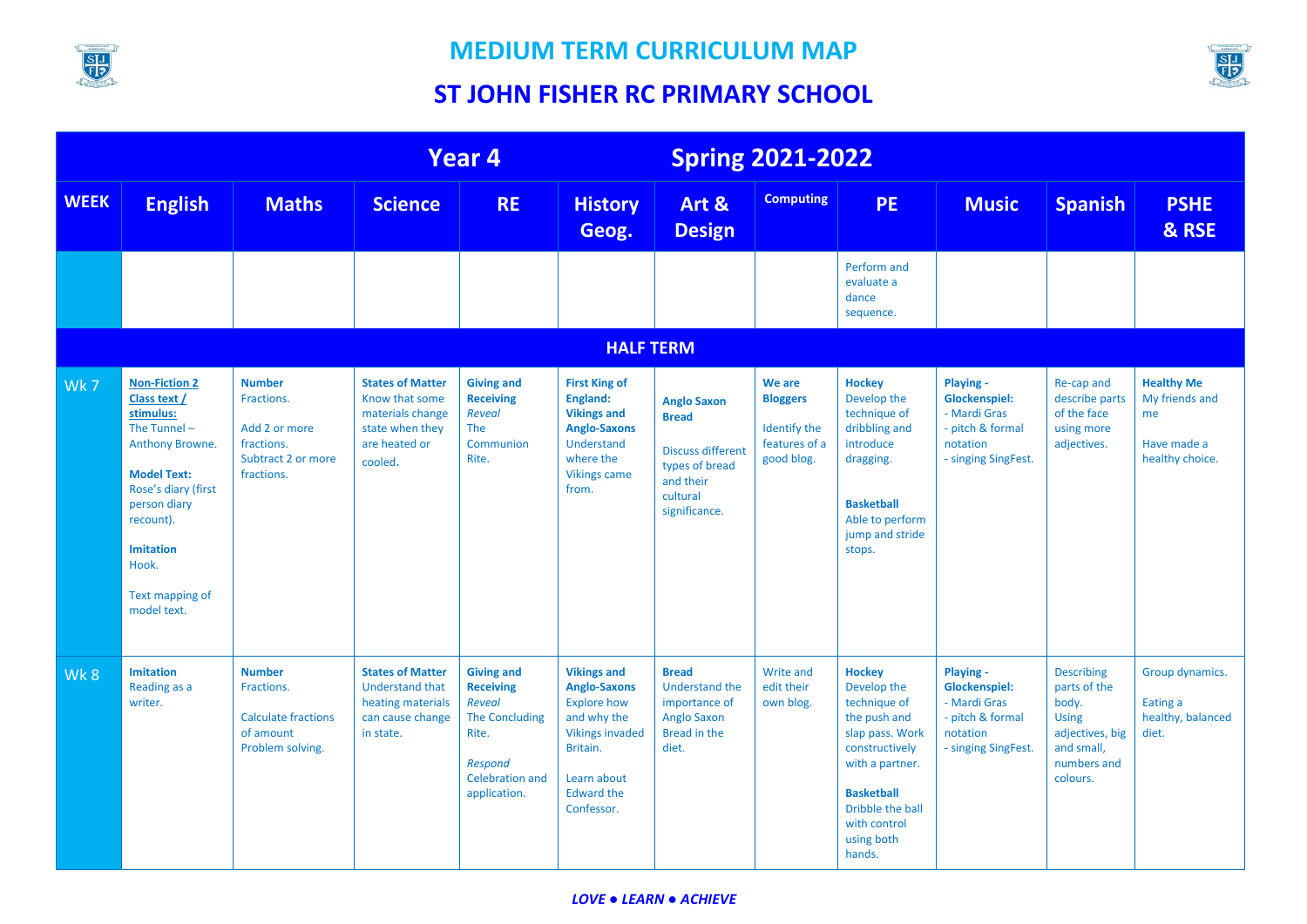



|              | <b>Year 4</b>                                                                                                                                                                    |                                                                                                    |                                                                                                                     |                                                                                                                                                                                                        |                                                                                                                                                                                                                                 |                                                                                          | <b>Spring 2021-2022</b>     |                                                                                                                                                                                                               |                                                                                                                                   |                                                                                                                        |                                                                                                          |  |
|--------------|----------------------------------------------------------------------------------------------------------------------------------------------------------------------------------|----------------------------------------------------------------------------------------------------|---------------------------------------------------------------------------------------------------------------------|--------------------------------------------------------------------------------------------------------------------------------------------------------------------------------------------------------|---------------------------------------------------------------------------------------------------------------------------------------------------------------------------------------------------------------------------------|------------------------------------------------------------------------------------------|-----------------------------|---------------------------------------------------------------------------------------------------------------------------------------------------------------------------------------------------------------|-----------------------------------------------------------------------------------------------------------------------------------|------------------------------------------------------------------------------------------------------------------------|----------------------------------------------------------------------------------------------------------|--|
| <b>WEEK</b>  | <b>English</b>                                                                                                                                                                   | <b>Maths</b>                                                                                       | <b>Science</b>                                                                                                      | <b>RE</b>                                                                                                                                                                                              | <b>History</b><br>Geog.                                                                                                                                                                                                         | Art &<br><b>Design</b>                                                                   | <b>Computing</b>            | <b>PE</b>                                                                                                                                                                                                     | <b>Music</b>                                                                                                                      | <b>Spanish</b>                                                                                                         | <b>PSHE</b><br>& RSE                                                                                     |  |
| Wk9          | <b>Imitation</b><br>Toolkit.<br><b>Boxing Up of</b><br>model Text.                                                                                                               | <b>Number</b><br>Decimals.<br><b>Recognise tenths</b><br>and hundredths.<br>Tenths as decimals.    | <b>States of Matter</b><br>Provide a written<br>explanation on<br>candle making.                                    | Lent/Easter-<br><b>Giving: Come</b><br>and see for<br>yourself<br><b>Explore</b><br>Understanding<br>self-giving and<br>self-discipline.<br>Reveal<br>Lent, the<br>opportunity to<br>grow spiritually. | <b>Vikings and</b><br><b>Anglo-Saxons</b><br>Understand<br>how some kings<br>in Britain dealt<br>with the Viking<br>invaders.<br><b>Resistance by</b><br>Alfred the<br><b>Great and</b><br>Athelstan, first<br>king of England. | <b>Bread</b><br>Similarities and<br>differences of<br>Anglo Saxon and<br>bread of today. | <b>Comment on</b><br>blogs. | <b>Hockey</b><br>Use a hit shot in<br>a shooting<br>situation.<br><b>Basketball</b><br>Send a ball<br>using a bounce<br>pass in order to<br>beat an<br>opponent. Work<br>constructively<br>with a partner     | Playing -<br><b>Glockenspiel:</b><br>- pitch & formal<br>notation<br>- singing SingFest<br>- timbre<br>- texture<br>(ostinato).   | Design and<br>describe your<br>own monster<br>and show the<br>parts of its<br>body.                                    | Smoking.<br>Focus on being<br>physically active.                                                         |  |
| <b>Wk 10</b> | Innovation -<br><b>Recount</b><br>A diary entry<br>written by one of<br>the forest<br>creatures.                                                                                 | <b>Number</b><br>Decimals.<br>Divide 1 and 2-digit<br>by 10.                                       | <b>States of Matter</b><br>Identify the part<br>played by<br>evaporation and<br>condensation in<br>the water cycle. | Lent/Easter $-$<br><b>Giving: Come</b><br>and see for<br>yourself<br>Reveal<br>How to live<br>during Lent.<br>Reveal<br>Living in God's<br>way.                                                        | <b>Vikings and</b><br><b>Anglo-Saxons</b><br><b>Describe how</b><br>Vikings/Anglo-<br><b>Saxons lived</b><br>and worked.<br><b>Identify some</b><br>Viking gods and<br>understand<br>what they<br>represent.                    | <b>Bread</b><br>Create a recipe<br>and design<br>bread.                                  | Add images<br>to blogs.     | <b>Hockey</b><br>Understand<br>when to pass<br>and when to<br>dribble in a<br>game situation.<br><b>Basketball</b><br>Aim and shoot a<br>ball at a target<br>with control.<br>Work well as<br>part of a team. | Playing -<br><b>Glockenspiel:</b><br>- pitch & formal<br>notation<br>- singing SingFest<br>- timbre<br>- texture<br>(ostinato).   | Re-cap<br><b>Prepositions</b><br>of place<br>top, bottom,<br>below, etc.                                               | Alcohol.<br>Have tried to keep<br>themselves and<br>others safe.                                         |  |
| <b>Wk 11</b> | Independent<br><b>Application</b><br>Plan and write a<br>diary recount<br>about a first-hand<br>$experience - a$<br>visit to a woodland<br>where an exciting<br>object is found. | <b>Number</b><br>Decimals.<br>Hundredths as a<br>decimal.<br>Hundredths on a<br>place value grids. | <b>States of Matter</b><br>Will the location<br>of a puddle affect<br>how well it<br>evaporates?                    | Lent/Easter-<br><b>Giving: Come</b><br>and see for<br>yourself<br><b>Reveal</b><br>Holy Week:<br><b>Holy Thursday</b><br>Reveal<br><b>Holy Week:</b><br>Good Friday.                                   | <b>Vikings and</b><br><b>Anglo-Saxons</b><br>Understand<br>what happened<br>during the<br><b>Viking invasions</b><br>and know what<br><b>Viking warriors</b><br>were like.                                                      | <b>Bread</b><br>Bake bread.                                                              | Add media<br>to blogs.      | <b>Hockey</b><br><b>Experiment with</b><br>attacking and<br>defending<br>tactics in a<br>game situation.<br><b>Basketball</b><br><b>Employ</b><br>attacking and                                               | Playing -<br>Glockenspiel<br>- formal notation<br>- singing Easter<br>- performance<br>elements:<br>dynamics, timbre,<br>texture. | <b>Describe</b><br>Picasso's<br>pictures (<br>Spanish artist)<br>Using colours,<br>sizes,<br>prepositions<br>of place. | <b>Healthier</b><br>Friendships.<br>Know how to be<br>a good friend and<br>enjoy healthy<br>friendships. |  |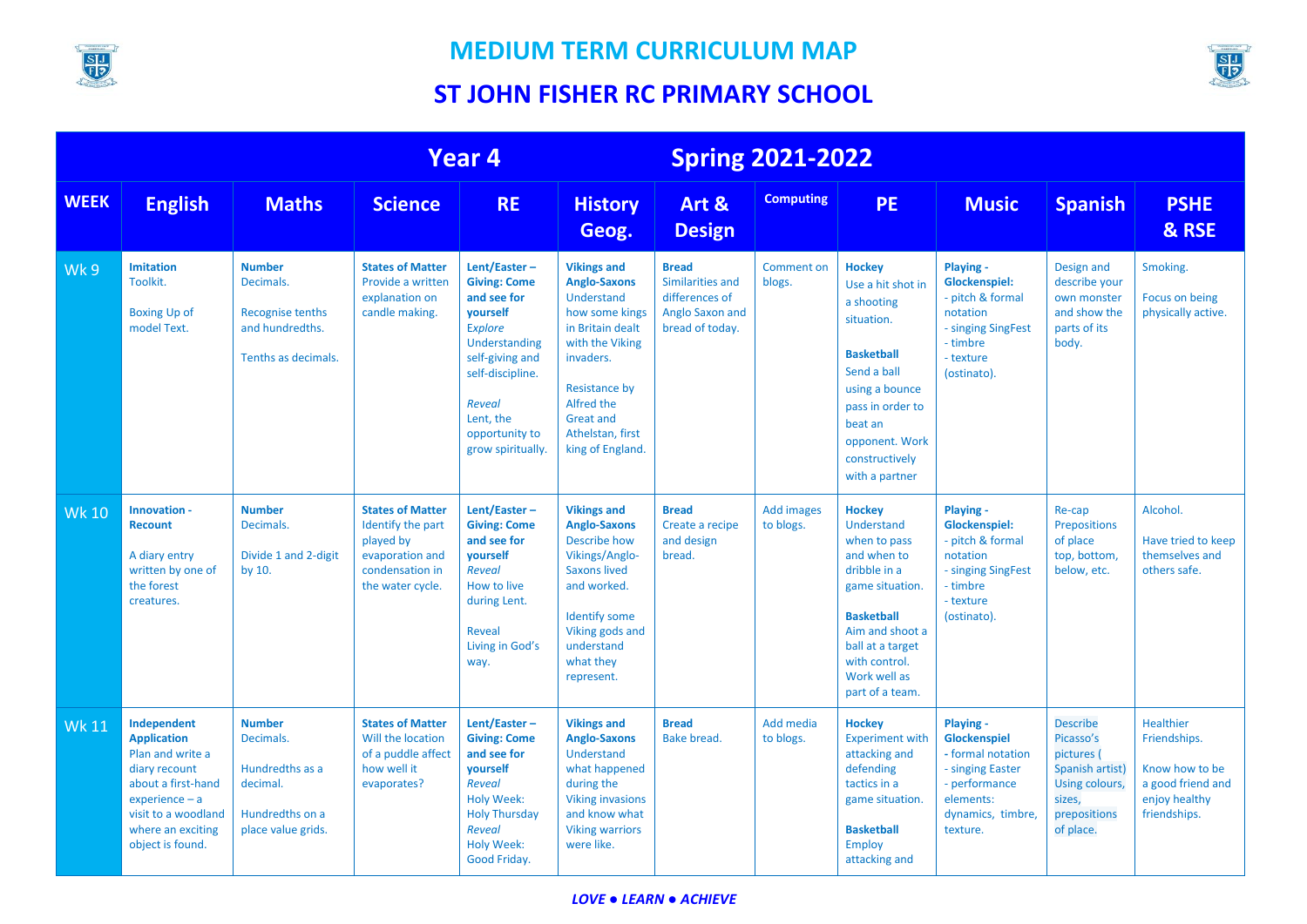



|             | Year 4                                                                                                |                                                               |                                                                   | <b>Spring 2021-2022</b>                                                                                                                                                                                                                                                                          |                                                                                                                                                                                                                                                                      |                                                                              |                                          |                                                                                                                                                                                                                                    |                                                                                                                                   |                                                         |                                                                                                                                  |
|-------------|-------------------------------------------------------------------------------------------------------|---------------------------------------------------------------|-------------------------------------------------------------------|--------------------------------------------------------------------------------------------------------------------------------------------------------------------------------------------------------------------------------------------------------------------------------------------------|----------------------------------------------------------------------------------------------------------------------------------------------------------------------------------------------------------------------------------------------------------------------|------------------------------------------------------------------------------|------------------------------------------|------------------------------------------------------------------------------------------------------------------------------------------------------------------------------------------------------------------------------------|-----------------------------------------------------------------------------------------------------------------------------------|---------------------------------------------------------|----------------------------------------------------------------------------------------------------------------------------------|
| <b>WEEK</b> | <b>English</b>                                                                                        | <b>Maths</b>                                                  | <b>Science</b>                                                    | <b>RE</b>                                                                                                                                                                                                                                                                                        | <b>History</b><br>Geog.                                                                                                                                                                                                                                              | Art &<br><b>Design</b>                                                       | <b>Computing</b>                         | <b>PE</b>                                                                                                                                                                                                                          | <b>Music</b>                                                                                                                      | <b>Spanish</b>                                          | <b>PSHE</b><br>& RSE                                                                                                             |
|             | <b>Focus / Outcome</b><br>Write a first<br>person diary<br>recount about a<br>personal<br>experience. |                                                               |                                                                   |                                                                                                                                                                                                                                                                                                  |                                                                                                                                                                                                                                                                      |                                                                              |                                          | defending<br>tactics in a<br>game situation.                                                                                                                                                                                       |                                                                                                                                   |                                                         |                                                                                                                                  |
| <b>WK12</b> | <b>Grammar Focus</b>                                                                                  | <b>Number</b><br>Decimals.<br>Divide 1 or 2-digits<br>by 100. | <b>States of Matter</b><br>Investigate the<br><b>Water Cycle?</b> | Lent/Easter-<br><b>Giving: Come</b><br>and see for<br>vourself<br><b>Reveal</b><br>Good Friday,<br>The Empty<br>Tomb.<br>Respond<br>Remembering,<br>celebrating and<br>responding to<br>self-discipline is<br>important and<br>celebrating<br>growth to new<br>life through self-<br>discipline. | <b>Vikings and</b><br><b>Anglo-Saxons</b><br><b>Identify and</b><br>describe Viking<br>artefacts.<br>Learn about the<br>lives of some<br>people of<br>colour during<br>this time<br>period.<br>Consider<br>empathy and<br>make<br>comparisons to<br>our lives today. | <b>Bread</b><br><b>Evaluate and</b><br>assess the<br>making of the<br>bread. | Learn how to<br>'live blog' an<br>event. | <b>Hockey</b><br>Demonstrate an<br>understanding<br>of simple tactics<br>to keep<br>possession and<br>apply these<br>during matches.<br><b>Basketball</b><br>Work as a team<br>to employ<br>attacking and<br>defending<br>tactics. | Playing -<br>Glockenspiel<br>- formal notation<br>- singing Easter<br>- performance<br>elements:<br>dynamics, timbre,<br>texture. | <b>Writing/Readi</b><br>ng AFL<br>Easter<br>(cultural). | <b>Celebrating inner</b><br>strength and<br>assertiveness.<br>Know how to keep<br>calm and deal<br>with difficult<br>situations. |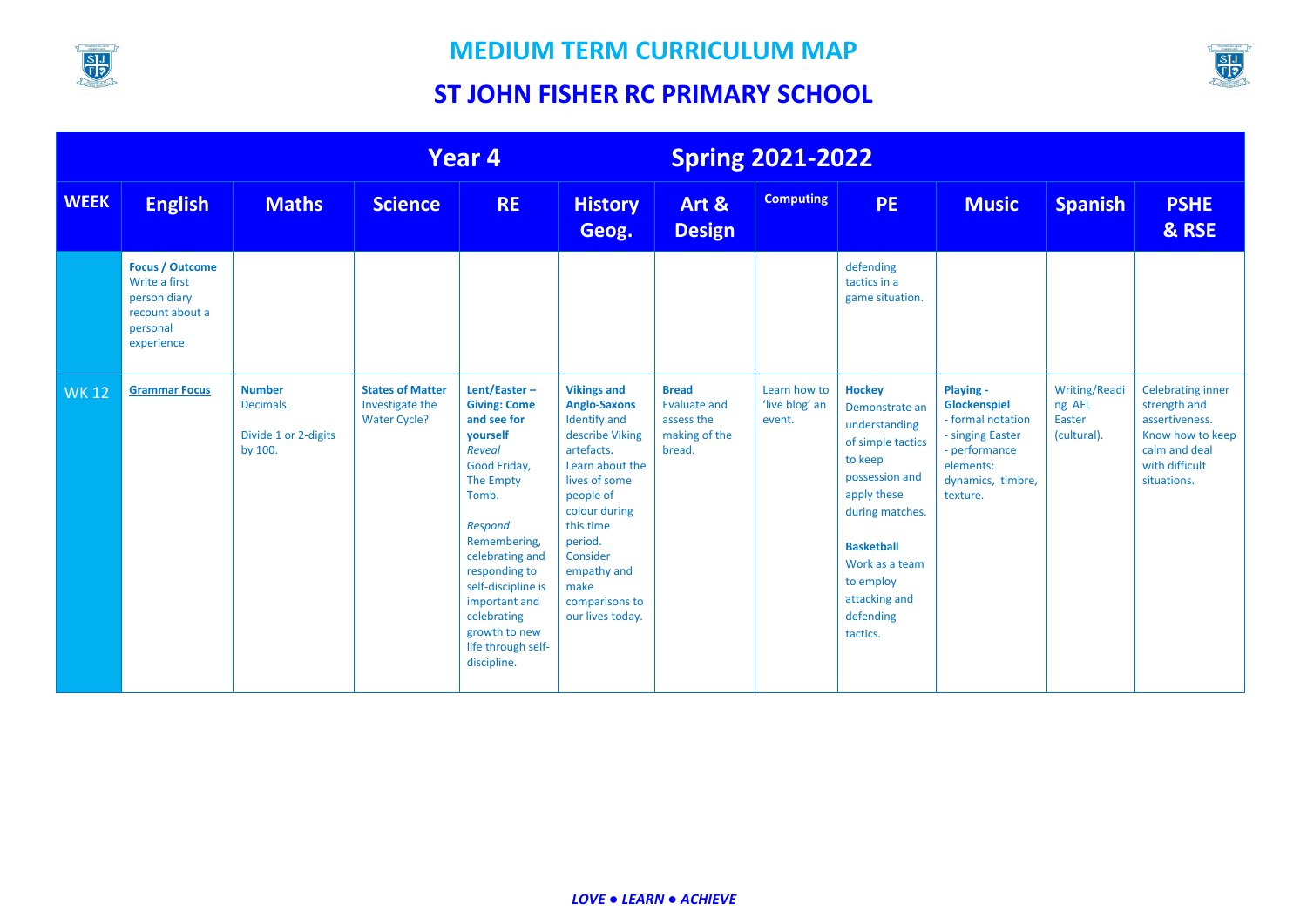



| <b>Year 4</b>                        | <b>Foundation Subjects Curriculum coverage</b>                                                                                                                                                                                                                                                                                                                                                                                                                                                                                                                                                                                                                                                                                                                                                                                                                                                                                                                                                                                                                                                                                                                                                                                                                                                                                                                                                                                                                                                                                                                                                                                                                                                                                                                                            | <b>Spring 2021-2022</b>                                                                                                                                                                                                                                                                                                                                                                                                                                                                                                                                                                                                                                           |
|--------------------------------------|-------------------------------------------------------------------------------------------------------------------------------------------------------------------------------------------------------------------------------------------------------------------------------------------------------------------------------------------------------------------------------------------------------------------------------------------------------------------------------------------------------------------------------------------------------------------------------------------------------------------------------------------------------------------------------------------------------------------------------------------------------------------------------------------------------------------------------------------------------------------------------------------------------------------------------------------------------------------------------------------------------------------------------------------------------------------------------------------------------------------------------------------------------------------------------------------------------------------------------------------------------------------------------------------------------------------------------------------------------------------------------------------------------------------------------------------------------------------------------------------------------------------------------------------------------------------------------------------------------------------------------------------------------------------------------------------------------------------------------------------------------------------------------------------|-------------------------------------------------------------------------------------------------------------------------------------------------------------------------------------------------------------------------------------------------------------------------------------------------------------------------------------------------------------------------------------------------------------------------------------------------------------------------------------------------------------------------------------------------------------------------------------------------------------------------------------------------------------------|
| <b>Subject and Topic</b>             | <b>Key Skills</b>                                                                                                                                                                                                                                                                                                                                                                                                                                                                                                                                                                                                                                                                                                                                                                                                                                                                                                                                                                                                                                                                                                                                                                                                                                                                                                                                                                                                                                                                                                                                                                                                                                                                                                                                                                         | <b>Key Knowledge</b>                                                                                                                                                                                                                                                                                                                                                                                                                                                                                                                                                                                                                                              |
| <b>Religious</b><br><b>Education</b> | <b>Community</b><br>Ask and respond to questions about their own and others' experiences of being part of a<br>community.<br>Make links to show how feelings and beliefs affect their commitment to community and<br>that of others.<br>Retell the story of the call of the apostles.<br><b>Describe</b> some of the advice St. Paul gives us about being loving members of a community;<br>the actions and symbols within a funeral Mass; some ways in which some people serve their<br>parish community.<br>Make links between the call of the apostles and God's call to people to serve him today.<br>Give reasons for the actions and symbols used within a funeral Mass; why people give<br>service to the parish community through various ministries.<br><b>Giving and Receiving</b><br>Ask and respond to their own and others' experiences and feelings about giving and<br>receiving.<br>Describe what happens during the Introductory Rite; what a person might do if they follow<br>Jesus' advice; ways in which peace is lived out by believers.<br>Give reasons for religious actions and symbols used in the celebration of the Eucharist; why<br>Christians attend the celebration of the Eucharist.<br><b>Compare</b> their own and other people's ideas about questions related to the Communion<br>Rite.<br>Lent/Easter - Giving: Come and see for yourself<br>Retell some of the religious stories of Holy Thursday, Good Friday and Easter.<br>Describe some religious actions and symbols of Lent and Holy Week; some ways in which<br>Christians try to be self-disciplined in Lent.<br>Make links between religious stories of Holy Thursday, Good Friday and Easter and Christian<br>beliefs.<br>Show an understanding of the different liturgies of Holy Week. | Community<br>Belonging to a community.<br>The life of the local Christian community.<br>The Gospels tell us about our union with Jesus and how to use our God-given gifts.<br><b>Giving and Receiving</b><br>Giving and receiving every day.<br>The Eucharist challenges and enables living and growing in communion.<br>The Gospels tell us about Jesus' sacrifice of himself for us through the breaking of the bread.<br>Lent/Easter - Giving: Come and see for yourself<br>Self-discipline is important.<br>Celebrating growth to new life through self-discipline.<br>The Gospels tell us about Jesus' last moments on earth and his death and resurrection. |
| <b>Science</b>                       | Set up simple practical enquiries.<br>Carry out a fair test.<br>Making systematic and careful observations and make predictions.<br>Suggest improvements and raise further questions.<br>Recording findings using simple scientific language, drawings, labelled diagrams and tables.                                                                                                                                                                                                                                                                                                                                                                                                                                                                                                                                                                                                                                                                                                                                                                                                                                                                                                                                                                                                                                                                                                                                                                                                                                                                                                                                                                                                                                                                                                     | Compare and group materials together, according to whether they are solids, liquids or gases.<br>Understand the properties of gases<br>Know that some materials change state when they are heated or cools.<br>Identify the part played by evaporation and condensation in the water cycle and associate the rate of<br>evaporation with temperature.                                                                                                                                                                                                                                                                                                             |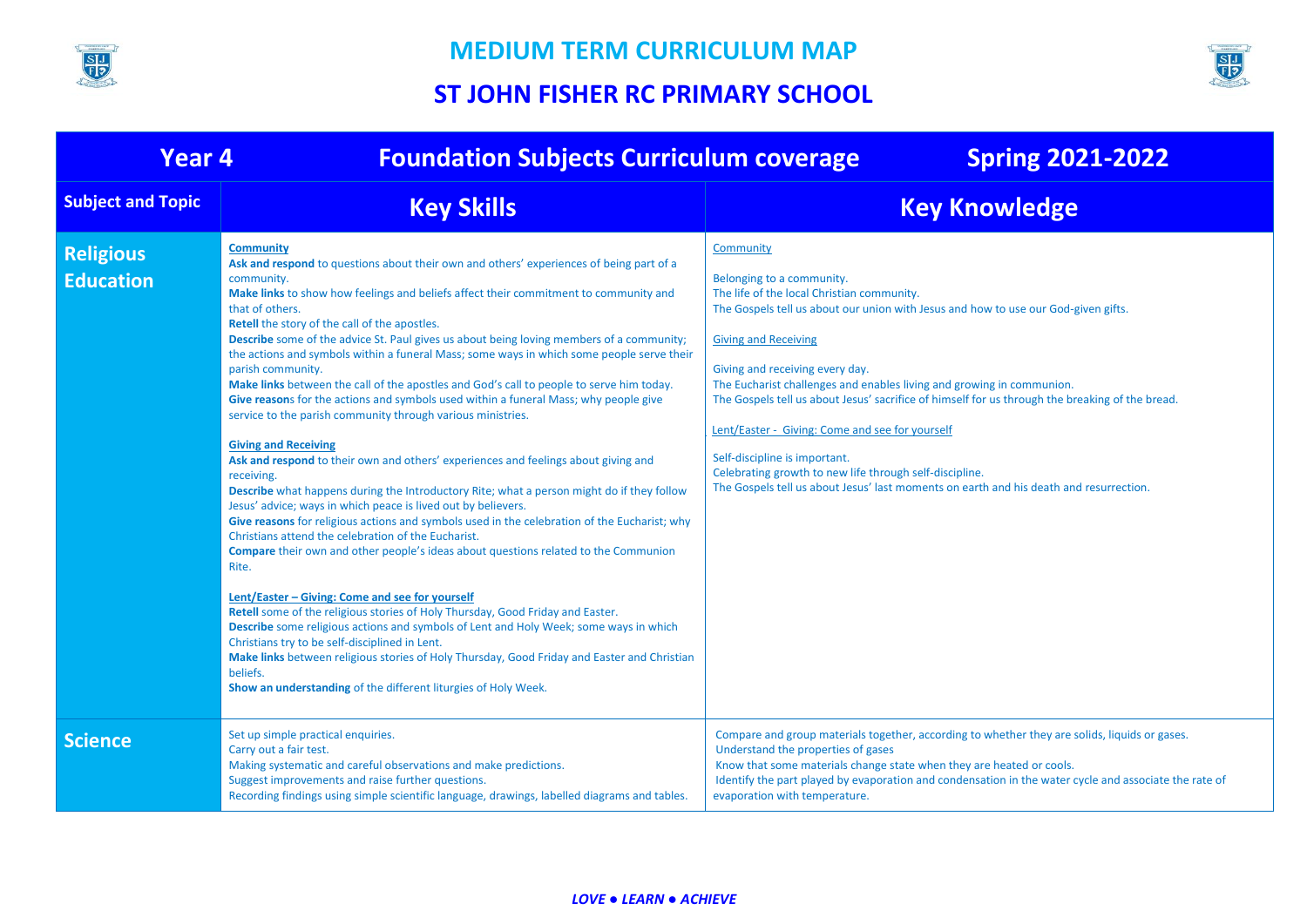



| <b>Year 4</b>                            | <b>Foundation Subjects Curriculum coverage</b>                                                                                                                                                                                                                                                                     | <b>Spring 2021-2022</b>                                                                                                                                                                                                                                                                                                                                                                                                                                                                                                                                                                                                                                                          |
|------------------------------------------|--------------------------------------------------------------------------------------------------------------------------------------------------------------------------------------------------------------------------------------------------------------------------------------------------------------------|----------------------------------------------------------------------------------------------------------------------------------------------------------------------------------------------------------------------------------------------------------------------------------------------------------------------------------------------------------------------------------------------------------------------------------------------------------------------------------------------------------------------------------------------------------------------------------------------------------------------------------------------------------------------------------|
| <b>Subject and Topic</b>                 | <b>Key Skills</b>                                                                                                                                                                                                                                                                                                  | <b>Key Knowledge</b>                                                                                                                                                                                                                                                                                                                                                                                                                                                                                                                                                                                                                                                             |
| <b>History</b>                           | Begin developing a chronologically secure knowledge and understanding of British history<br>and how people's lives have shaped this nation.<br>Understand how our knowledge of the past is constructed from a range of sources.<br>Construct informed responses using relevant historical information and enquiry. | Understand the chronology of time periods.<br>Understand that a knowledge of the past is constructed from a range of sources.<br>Research the Viking and Anglo-Saxon struggle for the Kingdom of England to the time of Edward the<br>Confessor.<br>Learn about Viking raids and invasions.<br>Study the resistance by Alfred the Great and Athelstan, the first King of England.<br>Research further Viking invasions and Danegeld.<br>Discuss Anglo-Saxon laws and justice.<br>Learn about Edward the Confessor and his death in 1066.<br>Learn about the lives of some people of colour during this time period. Consider empathy and make<br>comparisons to our lives today. |
| Geography                                | Ask and respond to questions and offer their own ideas.<br>Analyse evidence and draw conclusions e.g. make comparisons between locations<br>photos/pictures/ maps.<br>Locate places on large scale maps, (e.g. Find UK and the Americas).<br>Extend to satellite images, aerial photographs.                       | Identify and locate the countries and major cities within North and South America.<br>Study their environmental regions and key physical and human characteristics.<br>Compare geographical characteristics.<br>Study their environmental regions. Focus on Chile, specifically and compare to the UK, look at similarities<br>and differences.                                                                                                                                                                                                                                                                                                                                  |
| <b>Computing</b>                         | Create a repeating percussion rhythm.<br>Compose or edit tunes.<br>Perform electronic music using pre-recorded loops and create their own loops.<br>Create a sequence of blogs on a theme.<br>Comment on posts of others.                                                                                          | Play music using virtual instruments.<br>Use the piano roll tool.<br>Play a piece of music using live loops.<br>Become familiar with blogs as a medium and a genre of writing.<br>Develop a critical, reflective view of a range of media, including text.                                                                                                                                                                                                                                                                                                                                                                                                                       |
| <b>Art</b>                               | Create a musical instrument from recycled materials.<br>Draw recognisable musical notes and symbols.<br>Create a collage of contrasting images.<br>Discuss how recycling or reusing materials is good for the environment.                                                                                         | Learn about the works of inspirational sculptors, creating 3D works of art, working with recycled materials<br>and making collages.<br>Develop their techniques, including their control and their use of materials, with creativity, experimentation<br>and an increasing awareness of different kinds of art, craft and design.<br>Learn about great artists, architects and designers in history.                                                                                                                                                                                                                                                                             |
| <b>Design &amp;</b><br><b>Technology</b> | Generate, develop, model and communicate their ideas through discussion, annotate<br>sketches.<br>Select from and use a wider range of tools and equipment to perform practical tasks.<br>Prepare and cook a variety of predominantly savoury dishes using a range of cooking<br>techniques.                       | Discuss all the different types of bread and their cultural significance.<br>Understand the importance of Anglo Saxon Bread in the diet.<br>Similarities and differences between Anglo Saxon and bread of today.<br>Create recipe, design, bake and evaluate Anglo Saxon bread.                                                                                                                                                                                                                                                                                                                                                                                                  |
| <b>Physical</b><br><b>Education</b>      | <b>Basketball.</b><br>Jump stop - Jump - Land on two feet (at the same time).<br>Choose pivot foot.                                                                                                                                                                                                                | Discuss the different types of passes in basketball.<br>Discuss the different stops - jump and stride.<br>Know how they can better their performance and work well as a team.                                                                                                                                                                                                                                                                                                                                                                                                                                                                                                    |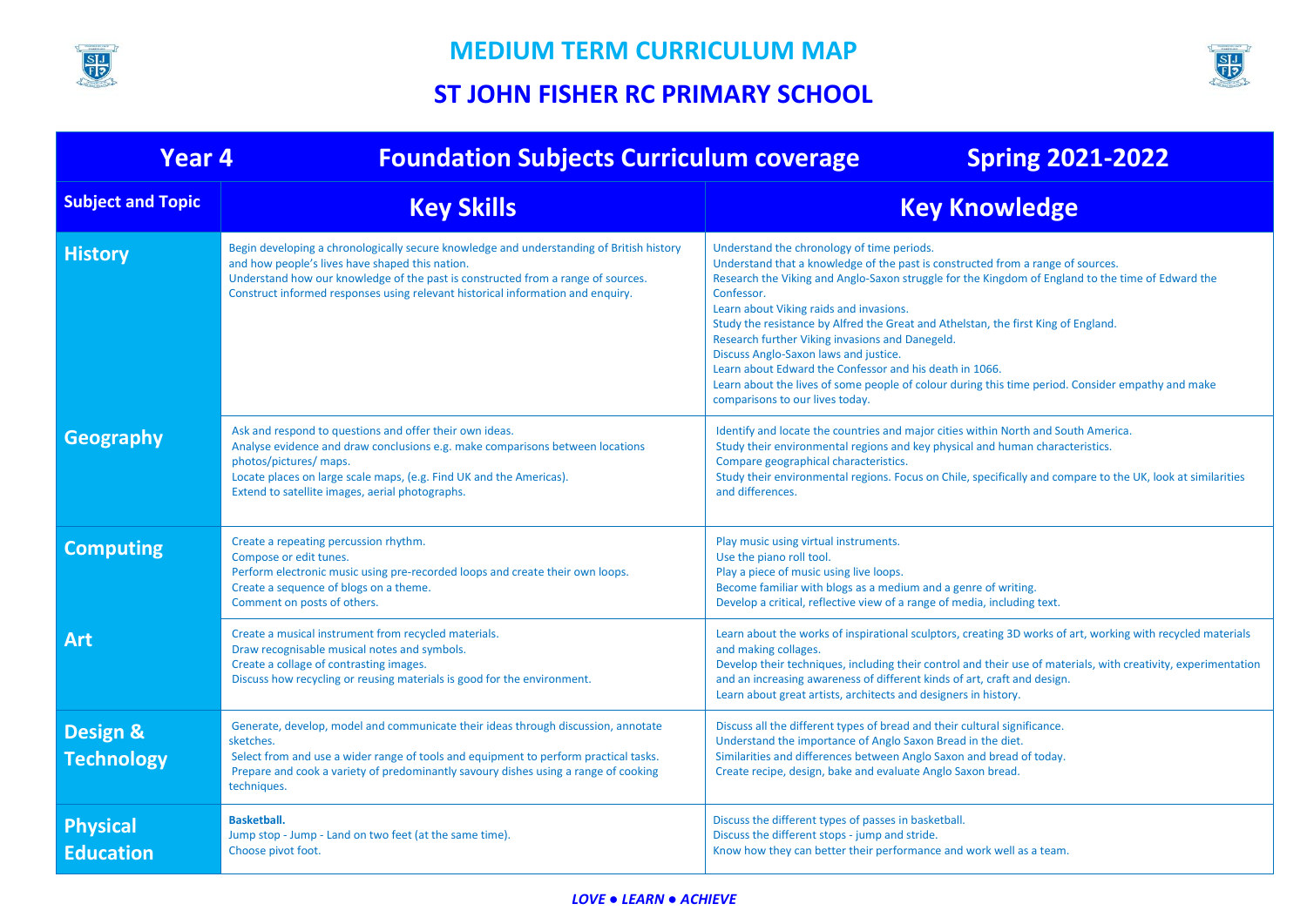



| <b>Year 4</b>            | <b>Foundation Subjects Curriculum coverage</b>                                                                                                                                                                                                                                                                                                                                                                                                                                                                                                                                                                                                                                                                                                                                                                                                                                                                                                                                                                                                                                                                                                                                                 | <b>Spring 2021-2022</b>                                                                                                                                                                                                                                                                                                                                                                                                                                                                                                                                                                                                                                                                                                                                                                                                                                                                                                                                                                                                      |
|--------------------------|------------------------------------------------------------------------------------------------------------------------------------------------------------------------------------------------------------------------------------------------------------------------------------------------------------------------------------------------------------------------------------------------------------------------------------------------------------------------------------------------------------------------------------------------------------------------------------------------------------------------------------------------------------------------------------------------------------------------------------------------------------------------------------------------------------------------------------------------------------------------------------------------------------------------------------------------------------------------------------------------------------------------------------------------------------------------------------------------------------------------------------------------------------------------------------------------|------------------------------------------------------------------------------------------------------------------------------------------------------------------------------------------------------------------------------------------------------------------------------------------------------------------------------------------------------------------------------------------------------------------------------------------------------------------------------------------------------------------------------------------------------------------------------------------------------------------------------------------------------------------------------------------------------------------------------------------------------------------------------------------------------------------------------------------------------------------------------------------------------------------------------------------------------------------------------------------------------------------------------|
| <b>Subject and Topic</b> | <b>Key Skills</b>                                                                                                                                                                                                                                                                                                                                                                                                                                                                                                                                                                                                                                                                                                                                                                                                                                                                                                                                                                                                                                                                                                                                                                              | <b>Key Knowledge</b>                                                                                                                                                                                                                                                                                                                                                                                                                                                                                                                                                                                                                                                                                                                                                                                                                                                                                                                                                                                                         |
|                          | Stride stop - Feet land one after another, first foot to land is pivot foot, turn around pivot<br>foot.<br>Dribbling.<br>Bounce pass.<br>Chest pass.<br><b>Hockey</b><br>Perform the push pass and slap pass.<br>Dribbling - Keep stick and ball close to the body.<br>Change direction.<br>Communication as a team.                                                                                                                                                                                                                                                                                                                                                                                                                                                                                                                                                                                                                                                                                                                                                                                                                                                                           | Discuss the different passing techniques.<br>Discuss how to work well as a team.<br>Know how to dribble effectively.<br>Identify how they might improve their gameplay.                                                                                                                                                                                                                                                                                                                                                                                                                                                                                                                                                                                                                                                                                                                                                                                                                                                      |
| <b>Music</b>             | <b>Dynamics:</b> continue to use dynamics expressively in performances and compositions with<br>good control and awareness of their effect; identify aurally how and why dynamics have<br>been used, using appropriate musical and descriptive vocabulary.<br>Duration: recognise aurally and speak rhythmic patterns using combinations of SOLFA<br>rhythmic syllables; improvise and compose rhythmic patterns; read and perform rhythmic<br>patterns.<br>Tempo: Continue to use tempo expressively in performances with control and awareness of<br>its effect.<br>Pitch: recognise aurally differences in pitch. Smaller and larger intervals, steps and leaps;<br>continue to demonstrate the relationship between different pitches using SOLFA hand signs;<br>begin to read and perform short melodic phrases using a "ladder" system.<br>Timbre: Use own voice in different ways with good control; use expressively in songs with<br>awareness of effect created.<br>Texture: Play simple accompaniments to songs using devices like ostinato and sequence.<br>Singing: Place the voice with accuracy over a wider pitch range; Sing songs which contain<br>wider intervals in pitch; | <b>Dynamics:</b> are expressive elements in music that are used to achieve particular effects and moods<br>Duration: note lengths and silences can be represented by rhythmic syllables; rhythm can be represented<br>using written notation of different kinds; rhythms can be divided into small sections (bars) according to<br>metre.<br>Tempo: is an expressive element in music that is used to achieve particular effects / moods.<br>Pitch: Pitch can be represented using SOLFA pitch names and hand signs; can be represented using written<br>symbols, e.g. stave notation; melodies are constructed using pitched patterns;<br>Timbre: Every voice / instrument has its own unique sound qualities; sound can be selected and combined to<br>produce a particular effect, mood or feeling.<br>Texture: Sounds can be layered in different ways to make harmony and create a particular mood or effect.<br>Singing: The voice is an expressive instrument and can convey a range of emotions to support the text. |
| <b>Spanish</b>           | Reading, listening, writing and speaking by learning shapes and prepositions of place.<br>Recognise different colours, sizes and prepositions of place in Spanish.<br>Identify and describe parts of the face and body.<br>Describe Picasso's pictures using colours and sizes.                                                                                                                                                                                                                                                                                                                                                                                                                                                                                                                                                                                                                                                                                                                                                                                                                                                                                                                | Recapping colours, sizes and then consolidate all knowledge together by describing Picasso's picture, making<br>sure the nouns are described correctly by making sure the adjectives agree to the nouns correctly in gender<br>as well as in number.                                                                                                                                                                                                                                                                                                                                                                                                                                                                                                                                                                                                                                                                                                                                                                         |